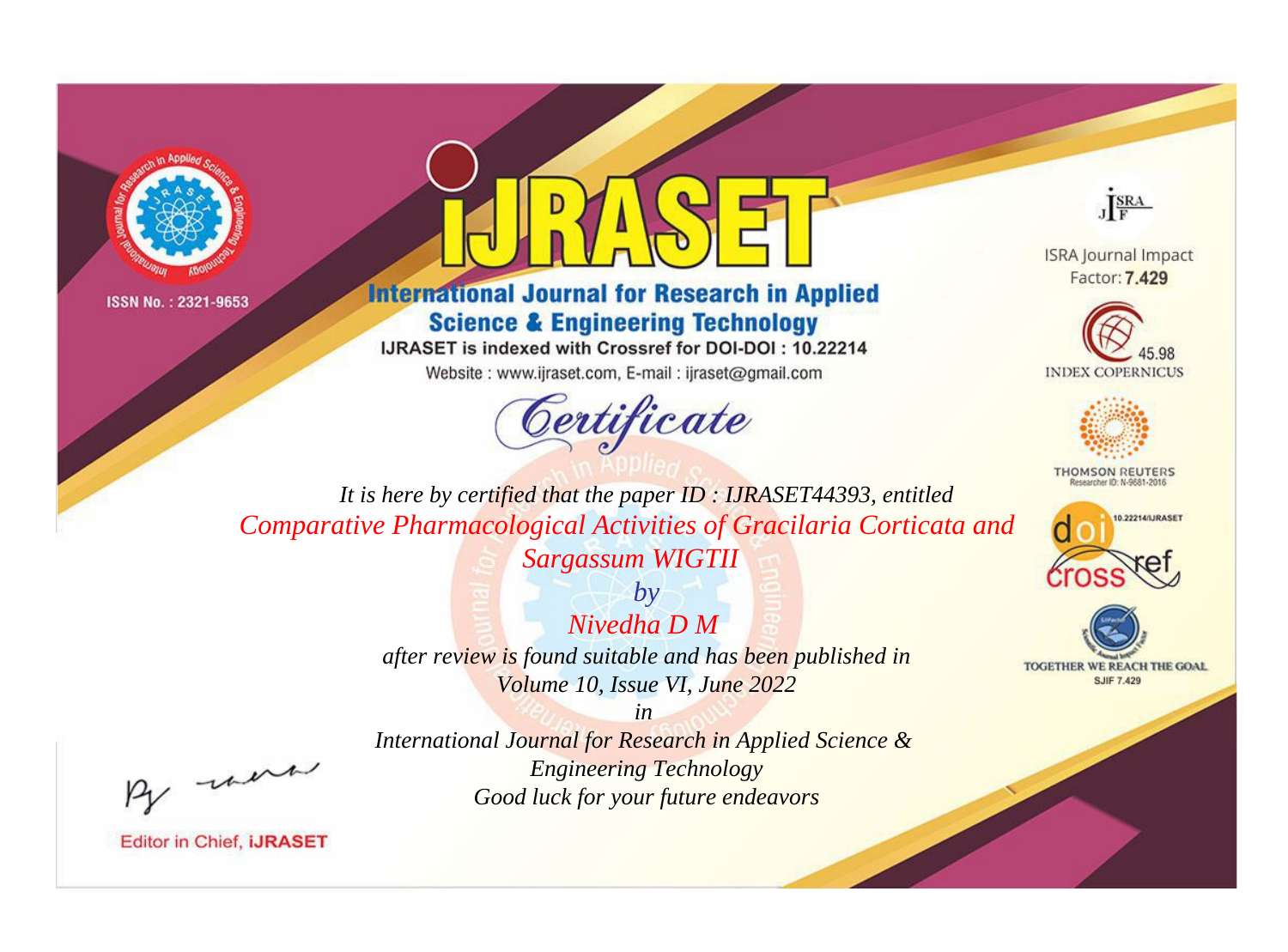



**International Journal for Research in Applied Science & Engineering Technology** 

IJRASET is indexed with Crossref for DOI-DOI: 10.22214

Website: www.ijraset.com, E-mail: ijraset@gmail.com



JERA

**ISRA Journal Impact** Factor: 7.429





**THOMSON REUTERS** 



TOGETHER WE REACH THE GOAL **SJIF 7.429** 

It is here by certified that the paper ID: IJRASET44393, entitled Comparative Pharmacological Activities of Gracilaria Corticata and **Sargassum WIGTII** 

Volume 10, Issue VI, June 2022 International Journal for Research in Applied Science &

**Engineering Technology** Good luck for your future endeavors

 $b\nu$ 

 $Siva N$ 

after review is found suitable and has been published in

 $in$ 

were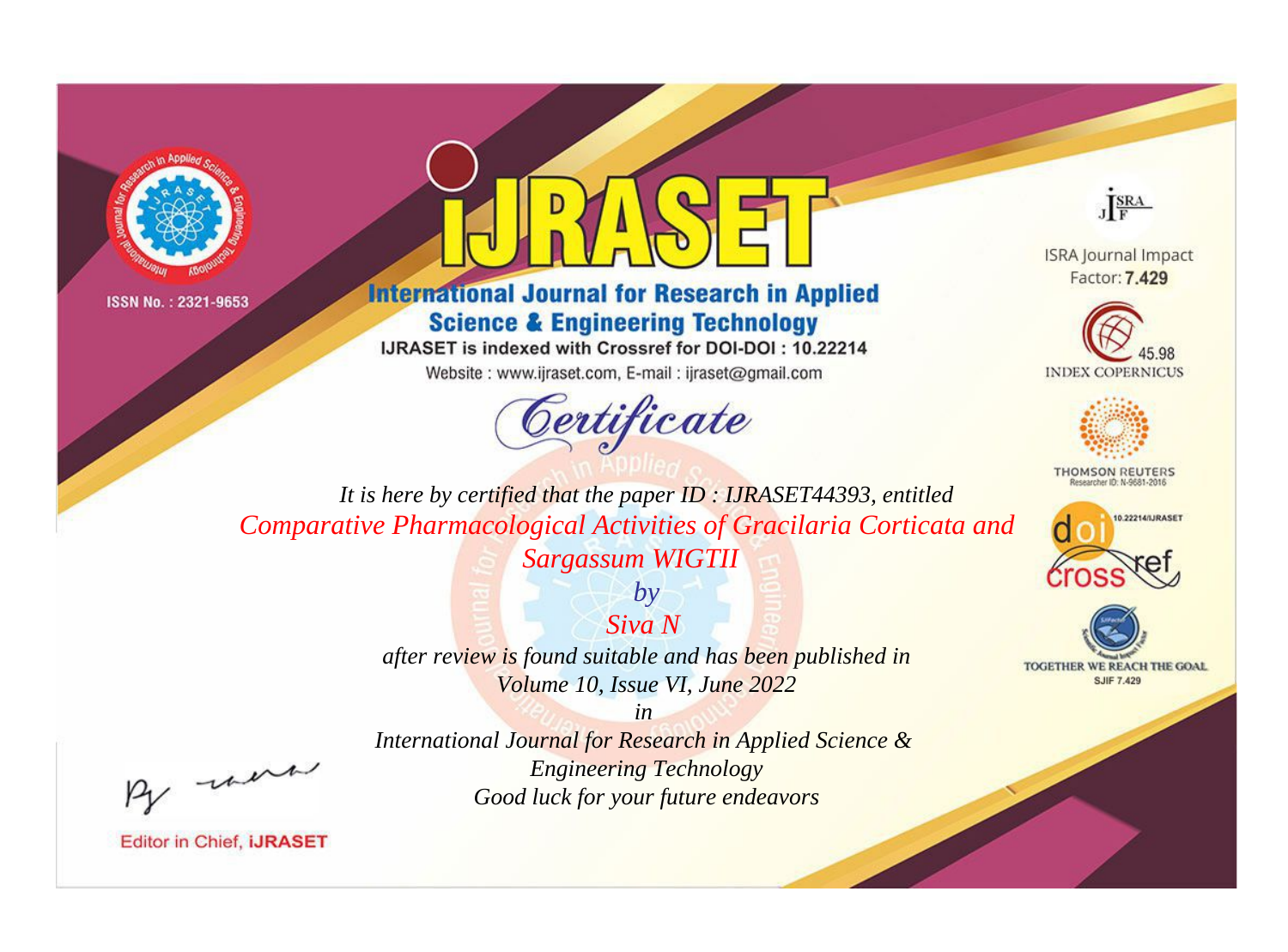



**International Journal for Research in Applied Science & Engineering Technology** 

IJRASET is indexed with Crossref for DOI-DOI: 10.22214

Website: www.ijraset.com, E-mail: ijraset@gmail.com



JERA

**ISRA Journal Impact** Factor: 7.429





**THOMSON REUTERS** 



TOGETHER WE REACH THE GOAL **SJIF 7.429** 

It is here by certified that the paper ID: IJRASET44393, entitled Comparative Pharmacological Activities of Gracilaria Corticata and **Sargassum WIGTII** 

> $b\nu$ Arivarasu A after review is found suitable and has been published in Volume 10, Issue VI, June 2022

were

International Journal for Research in Applied Science & **Engineering Technology** Good luck for your future endeavors

 $in$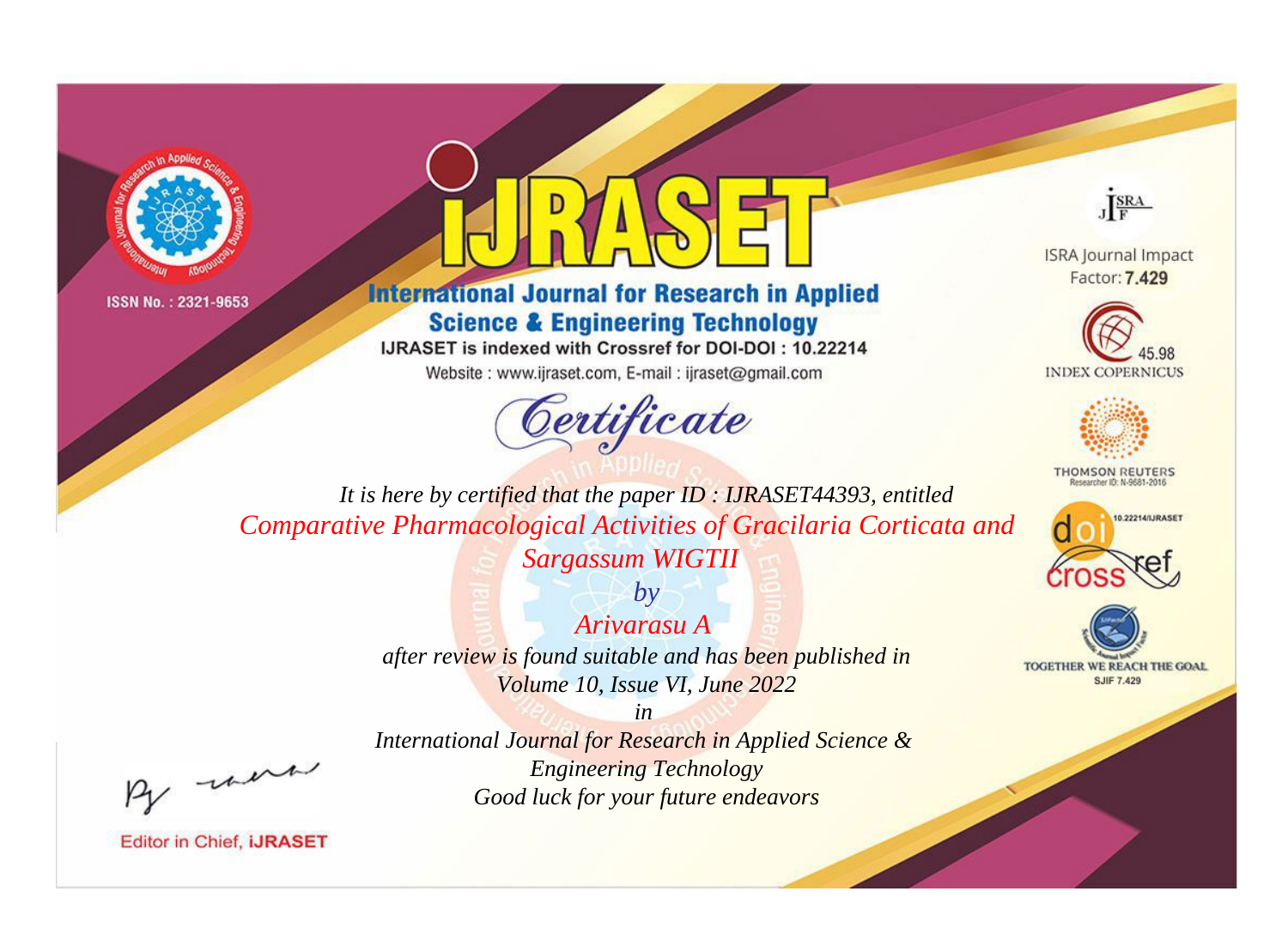



**International Journal for Research in Applied Science & Engineering Technology** 

IJRASET is indexed with Crossref for DOI-DOI: 10.22214

Website: www.ijraset.com, E-mail: ijraset@gmail.com



JERA

**ISRA Journal Impact** Factor: 7.429





**THOMSON REUTERS** 



TOGETHER WE REACH THE GOAL **SJIF 7.429** 

It is here by certified that the paper ID: IJRASET44393, entitled Comparative Pharmacological Activities of Gracilaria Corticata and **Sargassum WIGTII** 

> $b\nu$ Prakash M after review is found suitable and has been published in Volume 10, Issue VI, June 2022

were

International Journal for Research in Applied Science & **Engineering Technology** Good luck for your future endeavors

 $in$